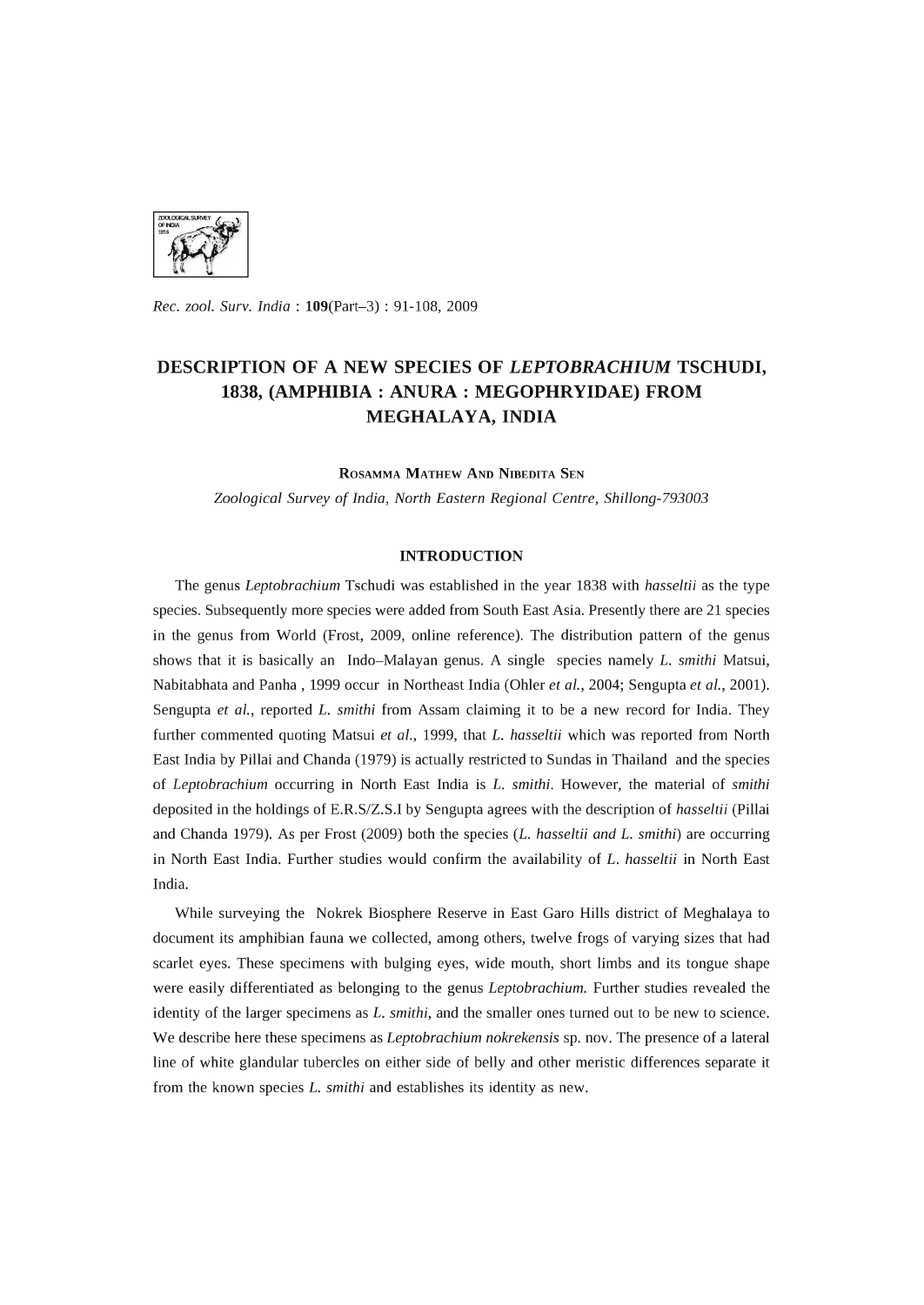# **ABBREVIATIONS**

- SVL Snout to vent length
- HW Head width
- HL Head length
- MN Distance from back of mandible to nostril
- MFE Distance from back of mandible to front of eye
- MBE Distance from back of mandible to back of eye
- IFE Distance between front of eyes
- IBE Distance between back of eyes
- IN Internarial space
- EN Distance from front of eye to nostril
- EL Eye length
- SN Distance from snout to nostril
- SL Distance from front of eye to tip of snout
- TYD Maximum tympanum diameter
- TYE Tympanum eye distance
- IUE Minimum distance between upper eye lids
- HAL Hand length (from base of outer palmar tubercle to tip of third finger)
- FLL Forelimb length
- TFL Length of third finger (from basal border of proximal subarticular tubercle)
- FML Length of femur ( from vent to knee)
- TBL Length of tibia
- TTA Tibio-tarsal articulation
- FOL Foot length (from base of inner metatarsal tubercle to tip of fourth toe)
- FTL Length of fourth toe (from basal border of proximal subarticular tubercle)
- SS Distance between shoulder to tip of snout
- TAL Length of tarsus

V/A/ERS/ZSI Vertebrata/ Amphibia/Eastern Regional Station/Zoological Survey of India

# *Leptobrachium nokrekensis* sp. nov.

*Material examined:* 1 example, female (HOLOTYPE); Regd.no.V/A/ERS/ZSI/834, Didari Kchibama, Nokrek Biosphere Reserve, East Garo Hills district, Meghalaya (N 25° 29' 0.09", E 90° 18' 55.2", Altitude 1054 m above msl) 11.02.2008, ColI. R. Mathew and party.

2 examples, male (PARATYPE); Regd. no. V/A/ERS/ZSI/835, Didari Kchibama, Nokrek Biosphere Reserve, East Garo Hills district, Meghalaya (N 25° 29' 0.09", E 90° 18' 55.2", Altitude 1054 m above msl) 11.02.2008, ColI. R. Mathew and party.

92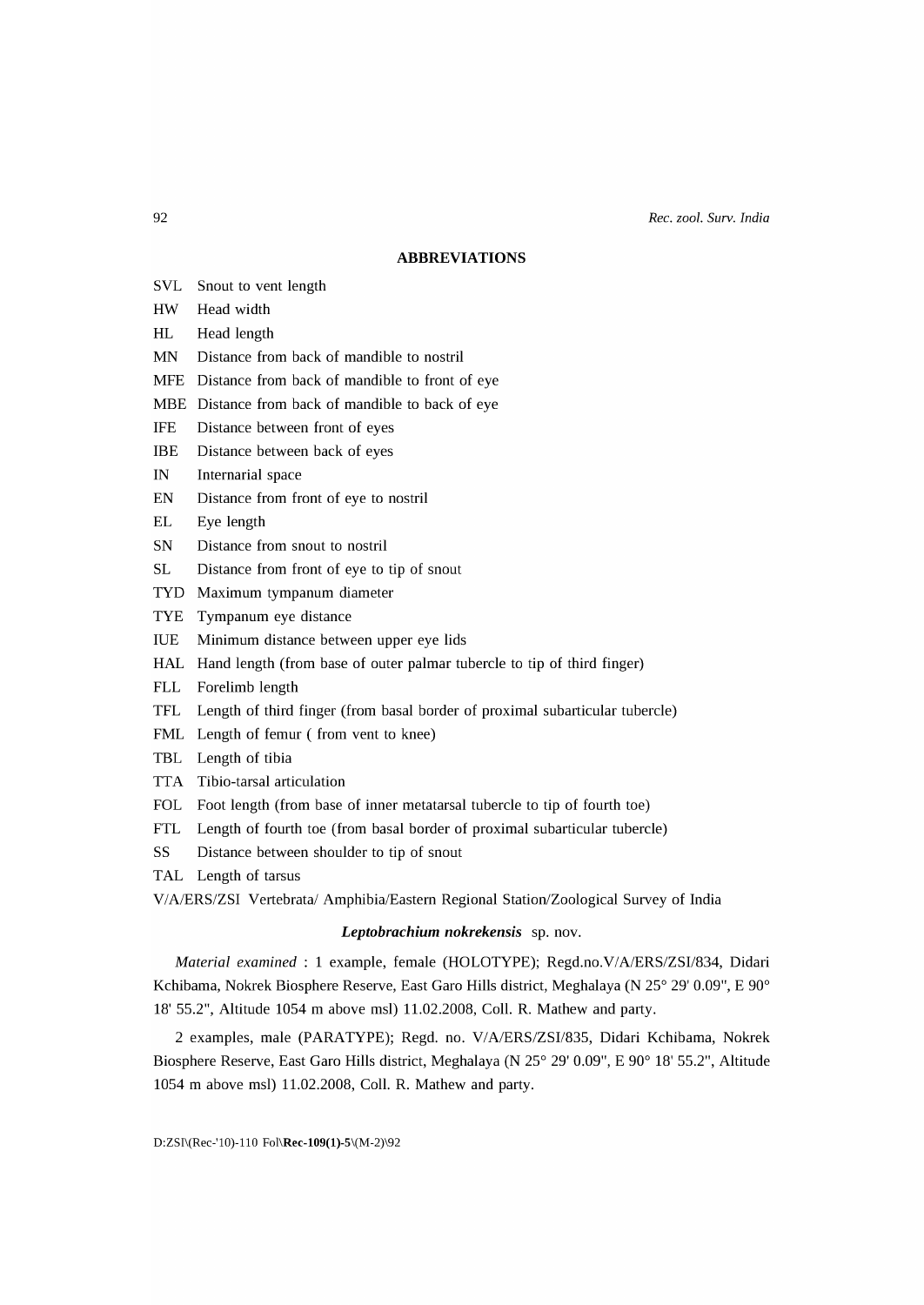4 examples, 1 female and 3 males (PARATYPE); Regd. no. V/A/ERS/ZSI/836, Ganol river, Nokrek Biosphere Reserve, East Garo Hills district, Meghalaya (N 25° 30' 19.6", E 90° IS' 20.7", Altitude 964 m above msl) 13.02.200S, ColI. R. Mathew and party.

# **MATERIALS AND METHODS**

The specimens were collected with the help of a hand net and preserved in 5% formaline solution. The measurements were taken with the help of an electronic digital caliper and are in millimeters. For comparison the indices are expressed in thousand.

*Description* of *Ho[otype* : Head broader (HW 11 mm) than long (HL 10 mm; MFE 7.5 mm; MBE 3 mm); tympanum sunk, dark coloured, vertically oval (TYD 1.5 mm, TYE 1 mm), on either side of tympanum a pair of reddish tubercles present; supratympanic fold distinct followed by a red tubercle; upper jaw toothed, with black bands; mouth wide; vomerine teeth absent. Tongue distinctly notched, slightly elongated (Fig. SA). Eyes bulged (EL 4.5 mm), eye balls on upper part reddish orange, pupil vertical (Figs. 5, 6, 9, 10); Distance between front of eye (lFE 4 mm) half the distance between back of eye (lBE S mm), loreal region concave, nostril nearer to tip of snout (SN 1.2 mm; SL 4.2 mm; MN 9.5 mm; IN 2 mm). Dorsum brownish with dark irregular markings all over, powdered with white (Figs. 1, 6). A triangular mark between eyes followed by an inverted 'V' shaped mark (Fig. 4). A pair of axillary and femoral glands (Fig. 3). Belly creamish , laterally bordered with blackish spots and a line of white glandular tubercles (Fig. 7). Dorsum with tubercles and few longitudinal folds; vent below and above with a pair of reddish warts. A prominent fold of skin overhanging the vent.

Forelimbs slender, moderate, with cross bands; fore-arm longer than hand (FLL 8 mm; HAL7 mm); fingers free; 1<sup>st</sup> finger shorter than  $2<sup>nd</sup>$ ; palmar tubercle swollen, prominent; finger tips blunt, slightly swollen (Fig. 12).

Hind limbs moderate with black bands; length of tibia equals the length of foot but shorter than femur (TBL 13.5 mm, FOL 13.5 mm, FML 14 mm); with many tubercles of varied sizes, particularly on femur; TTA reaching posterior corner of eye. Toes webbed at base, inner metatarsal tubercle oval, rather swollen; outer absent (Fig. SB).

A gravid specimen with light yellowish round eggs visible externally (Fig. 2)

*Variations in Paratypes : Almost similar to the holotype except the following :* 

- 1) Males smaller size
- 2) Lateral glandular line more prominent than in female
- 3) Femoral glands larger in male
- 4) More tubercles near vent in males (Fig. 11).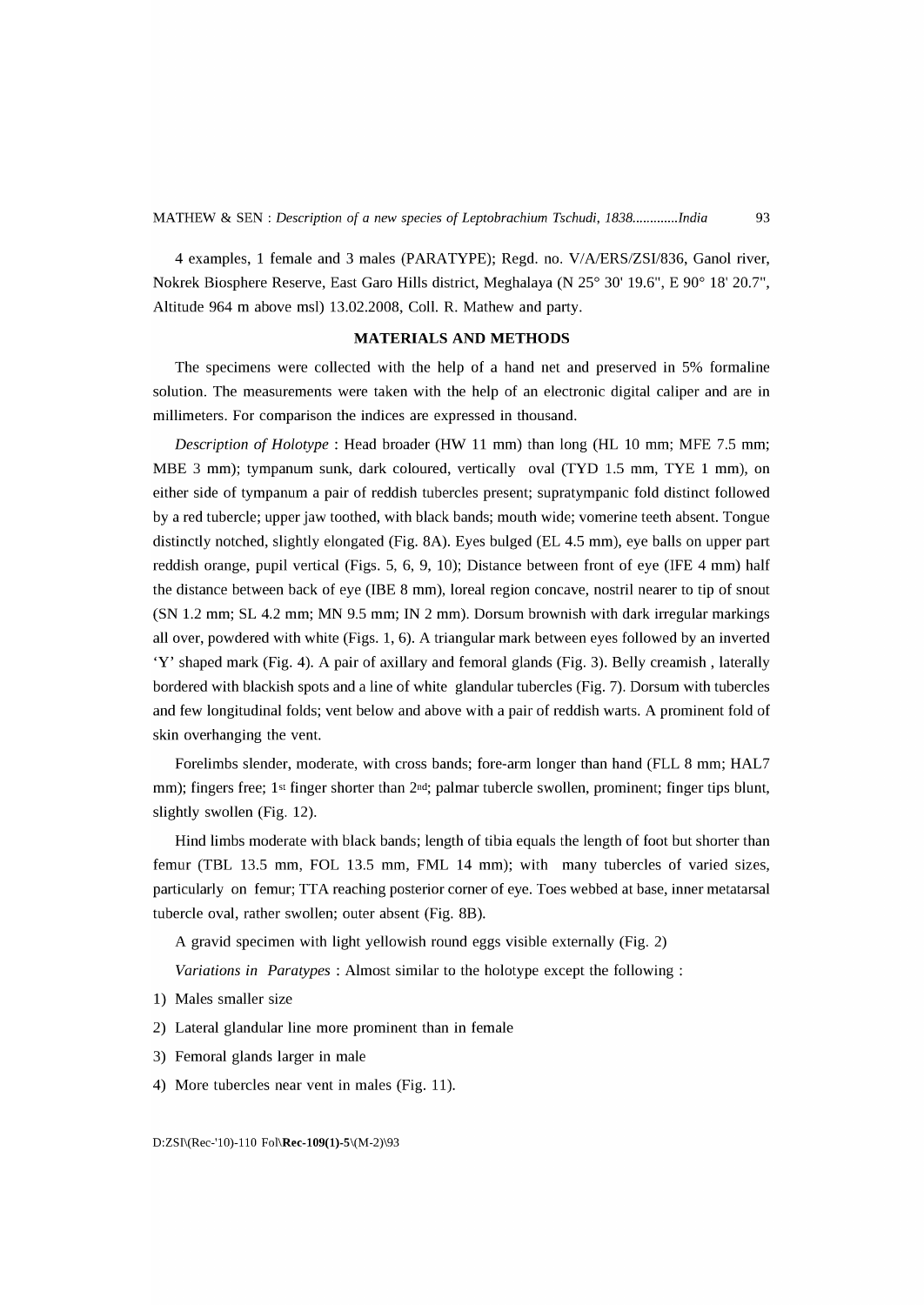| Charac-                  | Holotype | Paratype    | Paratype    | Paratype | Paratype    | Paratype    | Paratype    |
|--------------------------|----------|-------------|-------------|----------|-------------|-------------|-------------|
| ters                     | Female   | <b>Male</b> | <b>Male</b> | Female   | <b>Male</b> | <b>Male</b> | <b>Male</b> |
| <b>SVL</b>               | 35.00    | 33.00       | 33.00       | 34.00    | 27.00       | 27.00       | 26.00       |
| HW                       | 11.00    | 11.00       | 11.00       | 11.00    | 9.00        | 10.00       | 9.00        |
| HL                       | 10.00    | 11.00       | 10.50       | 10.00    | 9.00        | 8.50        | 8.00        |
| MN                       | 9.50     | 9.00        | 9.00        | 8.00     | 7.00        | 6.50        | 7.00        |
| <b>MFE</b>               | 7.50     | 7.50        | 8.00        | 8.00     | 6.00        | 6.00        | 6.00        |
| <b>MBE</b>               | 3.00     | 3.50        | 3.50        | 3.50     | 2.50        | 2.50        | 2.00        |
| <b>IFE</b>               | 4.00     | 4.00        | 5.50        | 4.70     | 4.00        | 4.50        | 4.50        |
| IBE                      | 8.00     | 9.00        | 10.00       | 9.00     | 8.50        | 9.00        | 8.00        |
| $\ensuremath{\text{IN}}$ | 2.00     | 2.30        | 2.50        | 3.00     | 1.00        | 1.50        | 2.00        |
| ${\rm EN}$               | 2.00     | 2.20        | 2.00        | 2.50     | 1.20        | 1.70        | 2.00        |
| EL                       | 4.50     | 4.50        | 5.50        | 5.00     | 4.50        | 4.50        | 3.70        |
| SN                       | 1.20     | 1.70        | 1.75        | 2.00     | 1.20        | 1.75        | 1.50        |
| SL                       | 4.20     | 4.50        | 5.00        | 5.00     | 4.00        | 3.50        | 4.00        |
| <b>TYD</b>               | 1.50     | 2.00        | 2.00        | 2.00     | 1.70        | 1.50        | 1.70        |
| <b>TYE</b>               | $1.00\,$ | $1.00\,$    | 1.00        | $1.00\,$ | 0.70        | 0.70        | 0.50        |
| <b>IUE</b>               | 2.50     | 2.50        | 3.00        | 2.50     | 2.00        | 3.00        | 2.50        |
| <b>HAL</b>               | 7.00     | 7.00        | 8.00        | 7.00     | 6.00        | 6.50        | 6.00        |
| <b>FLL</b>               | 8.00     | 8.50        | 8.50        | 7.50     | 6.00        | 6.00        | 5.00        |
| <b>TFL</b>               | 4.00     | 5.00        | 5.00        | 4.00     | 4.00        | 3.50        | 4.00        |
| <b>FML</b>               | 14.00    | 14.00       | 14.00       | 13.00    | 11.00       | 12.00       | 11.00       |
| <b>TBL</b>               | 13.50    | 14.50       | 14.50       | 15.00    | 11.50       | 12.50       | 11.00       |
| <b>FOL</b>               | 13.50    | 15.00       | 13.00       | 14.00    | 11.50       | 11.50       | 11.00       |
| ${\rm FTL}$              | 7.00     | 8.00        | 7.00        | 8.00     | 6.50        | 6.00        | 6.00        |
| SS                       | 13.00    | 13.00       | 14.00       | 15.00    | 11.50       | 11.00       | 11.00       |
| <b>TAL</b>               | 7.50     | 9.00        | 7.00        | 8.00     | 6.00        | 6.00        | 6.00        |

Measurements of *Leptobrachium nokrekensis* sp. nov. (in millimeters)

The only known species of *Leptobrachium* in India is *L. smithi* Matsui, Nabhitabhata and Panha, 1999 (Ohler. *et al.*, 2004; Sengupta *et al.*, 2001). We collected 5 specimens (measuring 33-59 mm) of *Leptobrachium smithi* from Nokrek Biosphere Reserve between April to June, 2008. The largest specimen was collected in the night from the nursery bed of the forest department in June,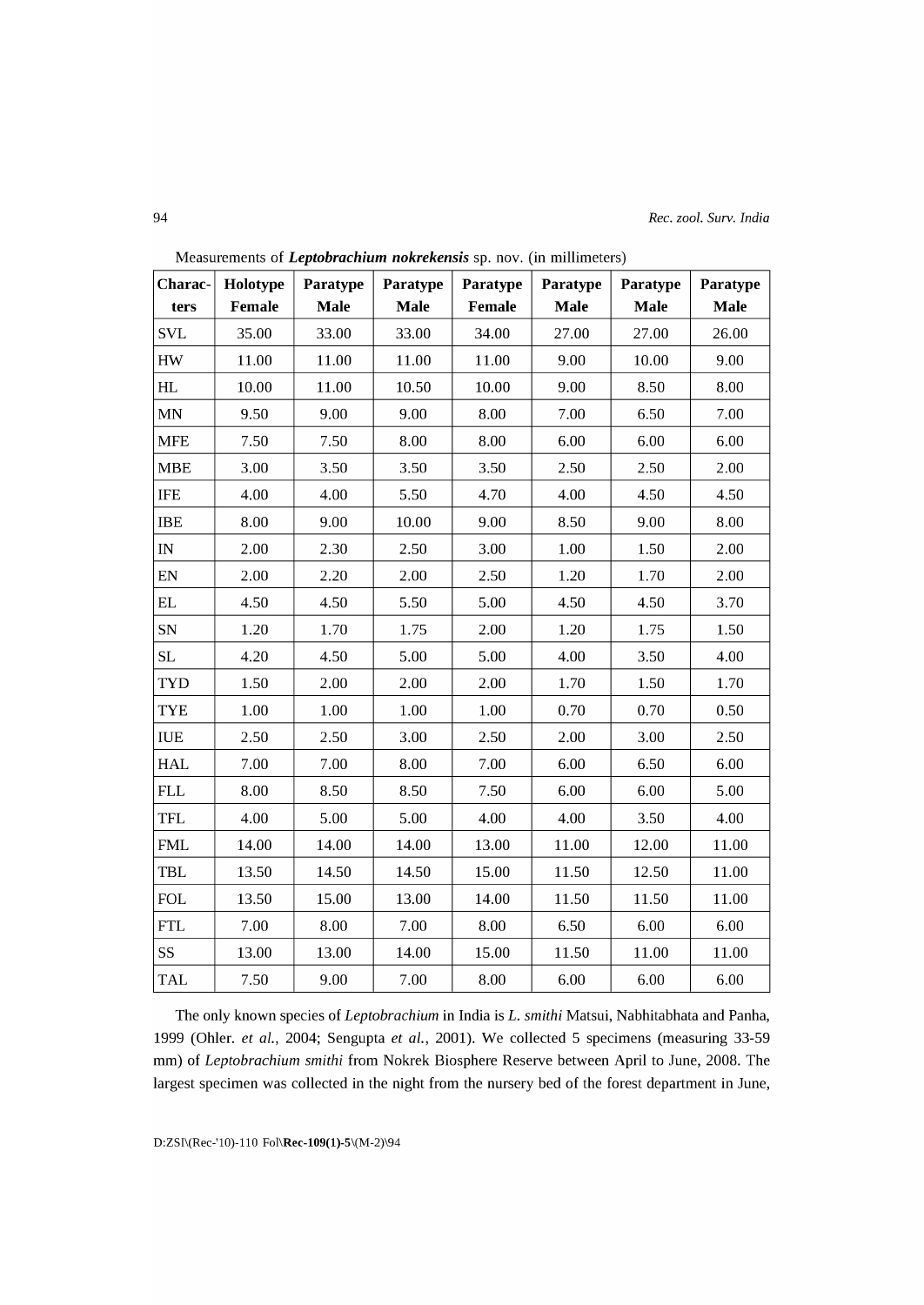2008. Sensing the approach of the collector it ducked (lowered its head forward) and it allowed sufficient time to be picked up. Another specimen measuring 38 mm collected during the day was picked up from under the stone. This exhibited a contrasting colour pattern of ashy white with dark dorsal and limb markings. However being held in a polythene bag it changed its colour to the dark brown/black customary to L. *smithi* (Figures 13 and 14). We have taken detailed measurements of L. *smithi* to compare with the newly described species.

## *Leptobrachium smithi* Matsui, Nibhitabhata and Panha, 1999

*Material examined:* 1 ex. Regd.no. *V/A/ERS/ZSI/860,* Rengsangre, Norkrek Biosphere Reserve, West Garo Hills district, Meghalaya (N 25° 34' 21.2" E 90° 17' 57.8"; Altitude 522 m above msl), 19.06.2008, ColI. R. Mathew and party.

1 ex., Regd. no. *VI A/ERS/ZSI/861,* Daribokgre, Nokrek Biosphere Reserve, East Garo Hills district, Meghalaya ( N 25° 29' 34.8" E 90° 19' 26.9" ; Altitude 1119 m above msl) 24.06.2008, ColI. R. Mathew and party.

3 exs. Regd. no. *V/A/ERS/ZSII862,* Daribokgre, Nokrek Biosphere Reserve, East Garo Hills district, Meghalaya (N 25° 28' 33.5" E 90° 19' 57"; Altitude 1119 m above msl) 30.04.2008, ColI. R. Mathew and party.

*Diagnostic characters* : Larger species, dorsum smooth with large dark markings; flanks with distinct dark spots; belly light coloured, mottled with brown.

| Charac- | Measure-       | <b>Index</b> | <b>Measure-</b> | <b>Index</b> | Measure-       | index | Index/ |
|---------|----------------|--------------|-----------------|--------------|----------------|-------|--------|
| ters    | ments<br>in mm |              | ments<br>in mm  |              | ments<br>in mm |       | Mean   |
| SVL     | 59.0           | 59 mm        | 38.0            | 38 mm        | 35.0           | 35 mm |        |
| HW      | 25.0           | 424          | 16.0            | 421          | 15.0           | 429   | 425    |
| HL      | 21.0           | 356          | 14.0            | 368          | 12.5           | 357   | 360    |
| MN      | 18.0           | 305          | 11.5            | 303          | 11.5           | 329   | 312    |
| MFE     | 13.0           | 220          | 10.0            | 263          | 8.5            | 243   | 242    |
| MBE     | 8.0            | 136          | 4.0             | 105          | 4.5            | 129   | 123    |
| IFE     | 10.0           | 169          | 8.0             | 211          | 6.0            | 171   | 184    |
| IBE     | 17.0           | 288          | 13.0            | 342          | 12.0           | 343   | 324    |
| IN      | 5.0            | 85           | 4.5             | 118          | 3.5            | 100   | 101    |
| EN      | 5.5            | 93           | 3.0             | 79           | 3.5            | 100   | 91     |
| ЕL      | 6.5            | 110          | 5.5             | 145          | 3.5            | 100   | 118    |

Measurements and indices of *Leptobrachium smithi*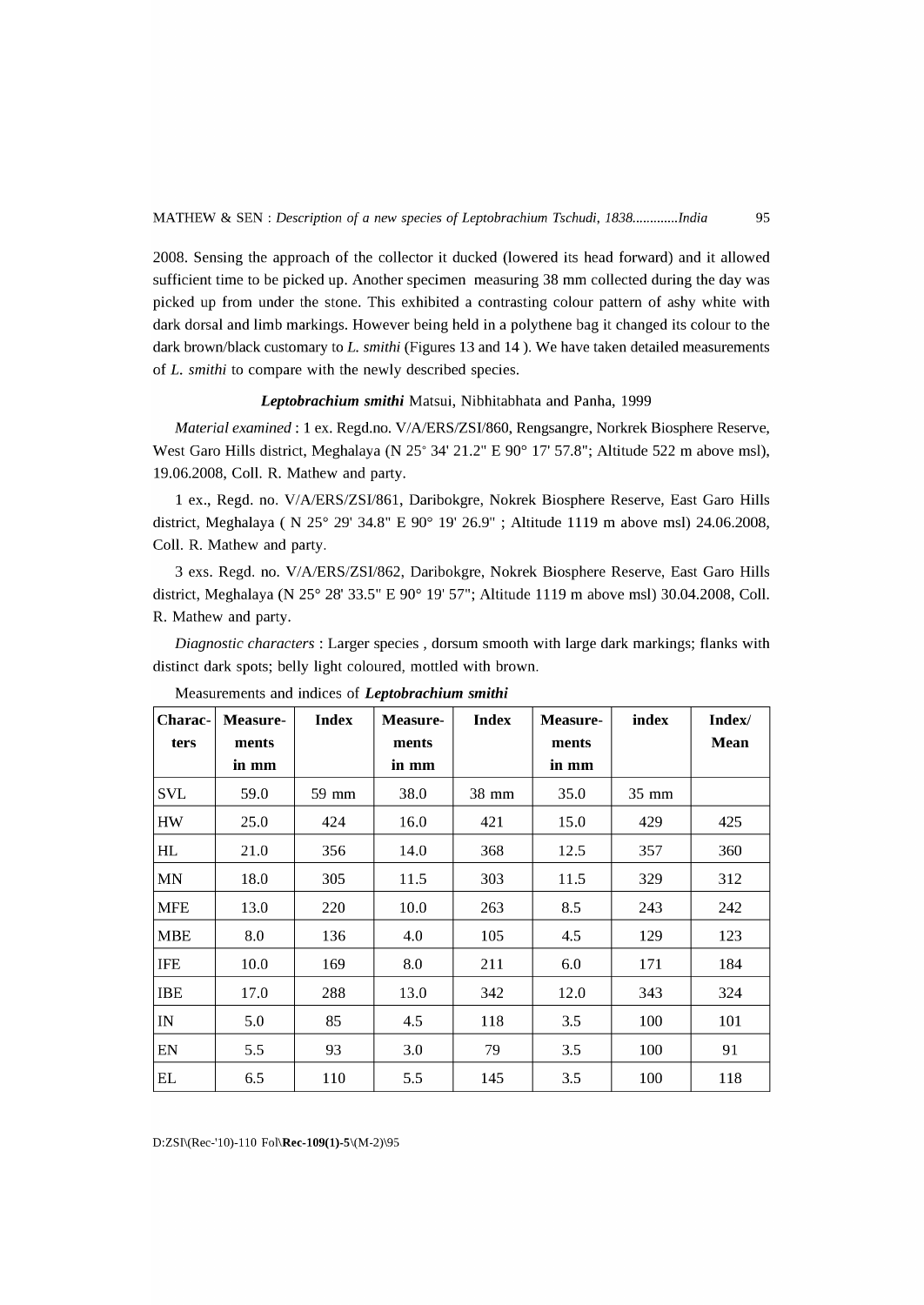| Charac-        | Measure- | <b>Index</b> | Measure- | <b>Index</b> | <b>Measure-</b> | index | Index/ |
|----------------|----------|--------------|----------|--------------|-----------------|-------|--------|
| ters           | ments    |              | ments    |              | ments           |       | Mean   |
|                | in mm    |              | in mm    |              | in mm           |       |        |
| <b>SN</b>      | 4.5      | 76           | 4.0      | 105          | 4.0             | 114   | 98     |
| SL             | 10.0     | 169          | 7.5      | 197          | 6.0             | 171   | 179    |
| <b>TYD</b>     | 3.0      | 51           | 2.0      | 53           | 1.5             | 43    | 49     |
| <b>TYE</b>     | 3.0      | 51           | 1.5      | 39           | 1.5             | 43    | 44     |
| IUE            | 6.0      | 102          | 5.0      | 132          | 4.0             | 114   | 116    |
| HAL            | 12.5     | 212          | 9.0      | 237          | 8.5             | 243   | 231    |
| FLL            | 18.0     | 305          | 11.5     | 303          | 12.0            | 343   | 317    |
| <b>TFL</b>     | 9.5      | 161          | 6.0      | 158          | 5.0             | 143   | 154    |
| <b>FML</b>     | 24.0     | 407          | 16.0     | 421          | 15.0            | 429   | 419    |
| TBL            | 21.0     | 356          | 14.0     | 368          | 13.0            | 371   | 365    |
| FOL            | 18.0     | 305          | 13.0     | 342          | 11.0            | 314   | 320    |
| <b>FTL</b>     | 12.0     | 203          | 7.5      | 197          | 7.0             | 200   | 200    |
| SS <sub></sub> | 24.0     | 407          | 17.5     | 461          | 16.0            | 457   | 442    |
| TAL            | 12.0     | 203          | 8.5      | 224          | 8.0             | 229   | 219    |

Comparison of indices of *Leptobrachium smithi* and **L.** *nokrekensis* sp. nov.

| <b>Characters</b> | <b>Index/Mean</b><br>L. smithi | <b>Index/Mean</b><br>L nokrekensis |
|-------------------|--------------------------------|------------------------------------|
| HW                | 425                            | 336                                |
| HL                | 360                            | 312                                |
| MN                | 312                            | 260                                |
| <b>MFE</b>        | 242                            | 228                                |
| <b>MBE</b>        | 123                            | 95                                 |
| <b>IFE</b>        | 184                            | 147                                |
| <b>IBE</b>        | 324                            | 289                                |
| IN                | 101                            | 66                                 |
| EN                | 91                             | 63                                 |
| EL.               | 118                            | 151                                |
| SN                | 98                             | 52                                 |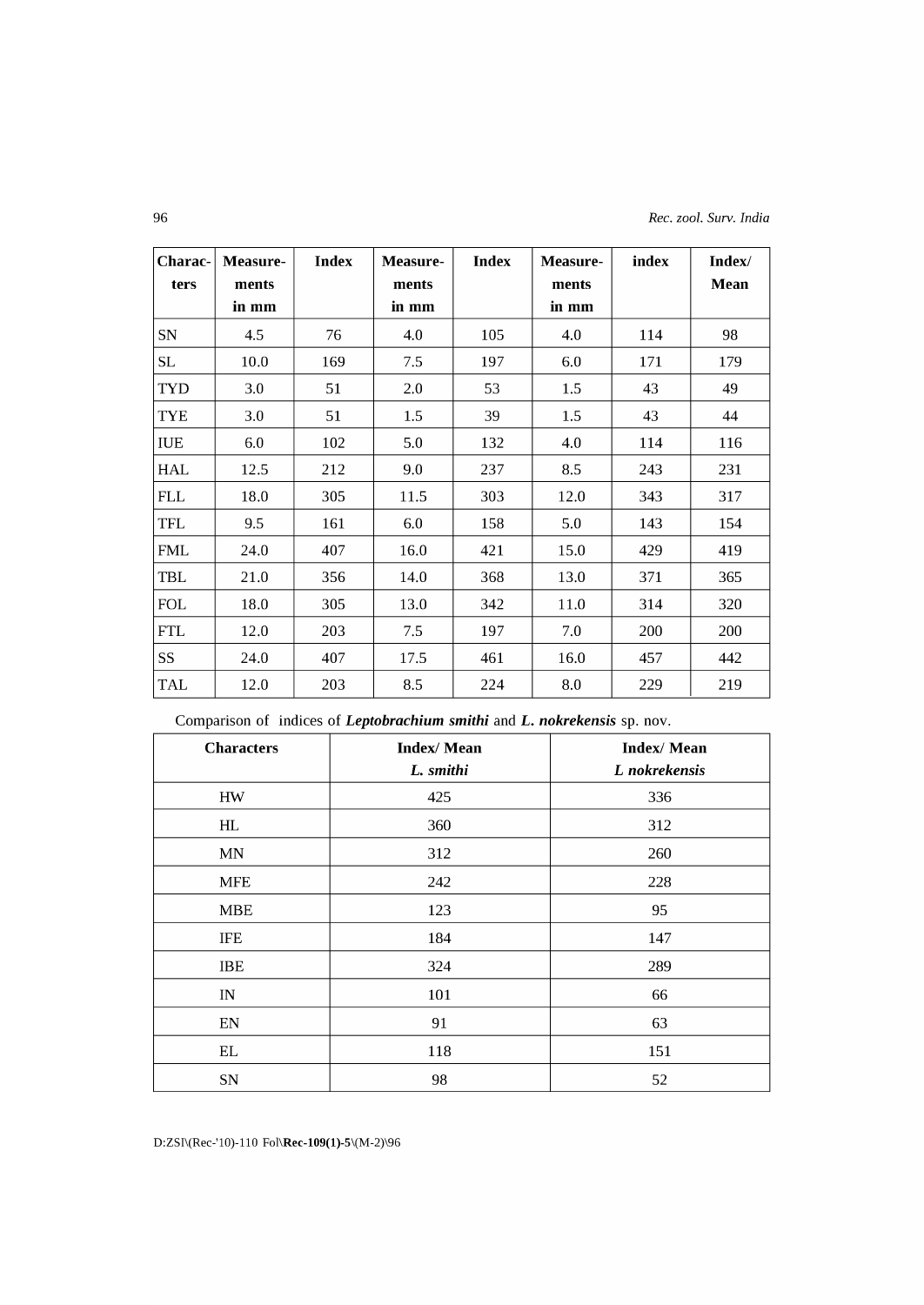| <b>Characters</b> | <b>Index/Mean</b><br>L. smithi | <b>Index/Mean</b><br>L nokrekensis |
|-------------------|--------------------------------|------------------------------------|
| SL                | 179                            | 141                                |
| <b>TYD</b>        | 49                             | 58                                 |
| <b>TYE</b>        | 44                             | 27                                 |
| IUE               | 116                            | 85                                 |
| HAL               | 231                            | 221                                |
| <b>FLL</b>        | 317                            | 229                                |
| <b>TFL</b>        | 154                            | 138                                |
| FML               | 419                            | 415                                |
| TBL               | 365                            | 431                                |
| <b>FOL</b>        | 320                            | 418                                |
| <b>FTL</b>        | 200                            | 226                                |
| SS                | 442                            | 412                                |
| <b>TAL</b>        | 219                            | 230                                |

#### **DISCUSSION**

Colouration of the eye in the genus *Leptobrachium* is considered as an important taxonomic character and might also playa role in behaviour, especially in intraspecific relationships (Ohler, *et al., 2004*). The phylogenetic significance of this character was discussed by Matsui *et al.*, 1999. Red, orange or scarlet coloured eyes are seen in *Leptobrachium hosseltii* Tschudi, 1838, L. *hendricksoni* Taylor, 1962, L. *mouhoti* Stuart, Sok and Neang, 2006, L. *pullum* (Smith, 1921) and L. *smithi* Matsui, Nabhitabhata and Panha, 1999. Only *Leptobrachium smithi* has its distribution in India (Ohler. *et al.*, 2004; Sengupta *et al.*, 2001).

The present material numbering 7 examples (2 females and 5 males) do not agree with the description of the known species L. *smithi* . After comparative studies the following observations are drawn to differentiate the two species and establish the identity of L. *nokrekensis* sp. nov.

i) *Leptobrachium nokrekensis* sp. nov. differs from L. *smithi* in body size and shape: (SVL 26-35 mm in L. *nokrekensis* versus 35-59 mm in L. *smithi);* body is somewhat narrow anteriorly in L. *nokrekensis* and more roundish in L. *smithi.* In L. *nokrekensis,* dorsum is not smooth and is with tubercles and few longitudinal folds. Belly in L. *nokrekensis* is creamish, laterally bordered with black spots and a line of white glandular tubercles; L. *nokrekensis* has a pair of axillary and femoral glands. In L. *smithi* dorsum is smooth with or without discrete dorsal markings, flanks with dark brown roundish and small white spots, belly light coloured.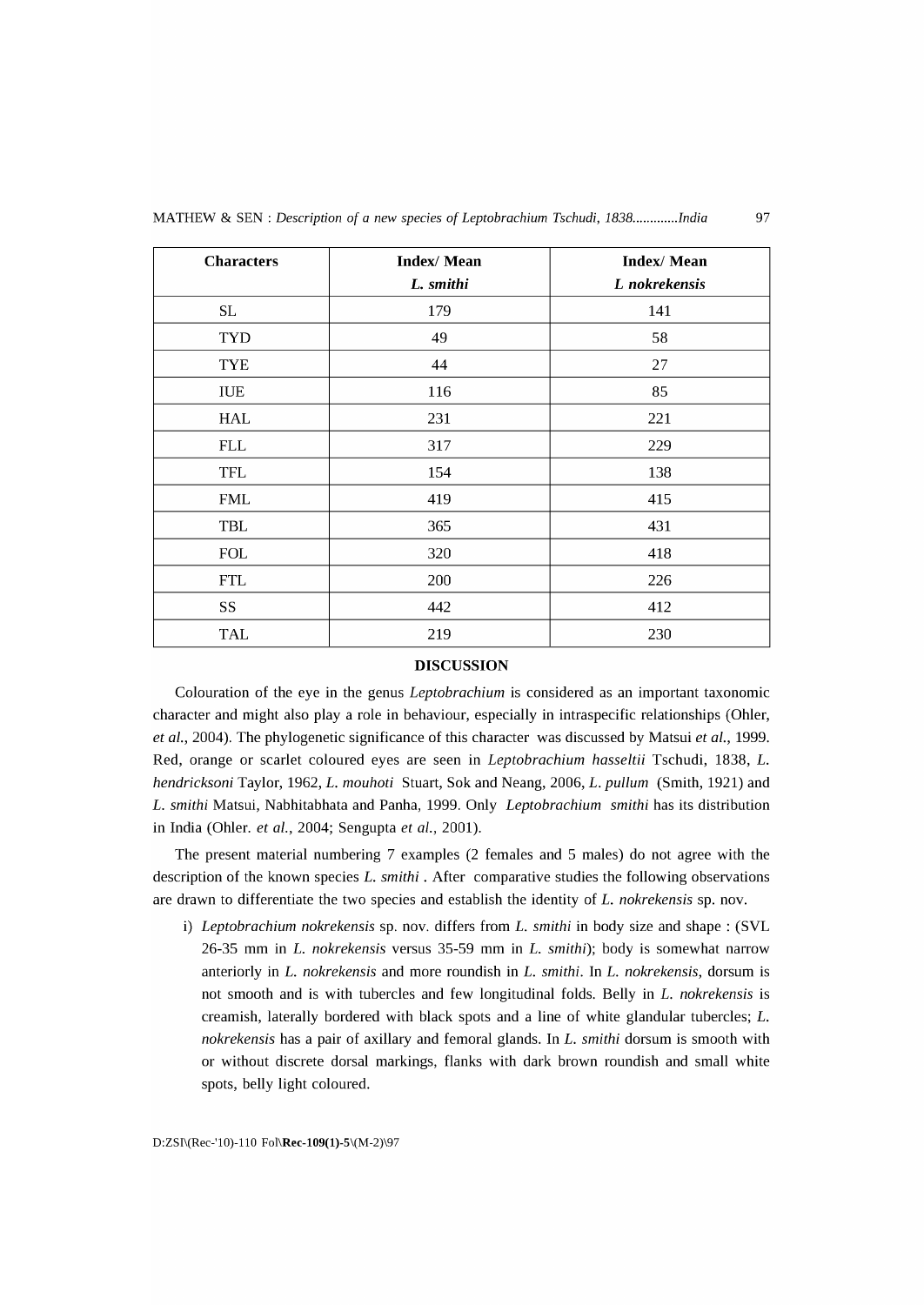- ii) *L. nokrekensis* differs from *L. smithi* by having a narrower head (HW index 336); broader in *L. smithi* (HW index 425).
- iii) *L. nokrekensis* has shorter head (HL index 312); longer head in *L. smithi* (HL index 360).
- iv) Distance between mandible to nostrils is less in *L. nokrekensis* (MN index 260); more in *L. smithi* (MN index 312)
- v) Distance between mandible to back of eye is less in *L. nokrekensis* (MBE index 95) and the same is more in *L. smithi* (MBE index 123)
- vi) Distance between front of eyes less in *L. nokrekensis* (IFE index 147); more in *L. smithi*  (IFE index 184)
- vii) Distance between back of eye is less in *L. nokrekensis* (IBE index 289) and the same is more in *L. smithi* (IBE index 336)
- viii) Internarial distance is less in *L. nokrekensis* (IN index 66) and the same is more in *L. smithi* (IN index 101)
- ix) Eye to nostril distance is less in *L. nokrekensis* (EN index 63) and the same is more in *L. smithi* (En index 91)
- x) Eye length is more in *L. nokrekensis* (EL index 151) and the same is less in *L. smithi* (EL 118)
- xi) Distance between snout to nostril is less in *L. nokrekensis* (SN index 52) and the same is more in *L. smithi* (SN index 98)
- xii) Distance from front of eye to tip of snout is less in *L. nokrekensis* (SL index 141) and the same is more in *L*. smithi (SL index 179)
- xiii) Minimum distance between upper eyelids is less in *L. nokrekensis* (IUE index 85) and the same is more in *L*. smithi (IUE index 116)
- xiv) Forelimb length is less in *L. nokrekensis* (FLL index 229); more in *L. smithi* (FLL index 317)
- xv) Length of tibia is more in *L. nokrekensis* (TBL index 431) and the same is less in *L. smithi*  (TBL index 365)
- xvi) Length of foot is moe in *L. nokrekensis* (FOL index 418) and the same is less in *L. smithi*  (FOL 320)
- xvii) Length of 4th toe is more in *L. nokrekensis* (FTL index 226) and the same is less in *L. smithi* (FTL index 200)
- xviii) Distance between shoulder to tip of snout is less in *L. nokrekensis* (SS index 412); more in *L. smithi* (SS index 442)

*Etymology*: The specimen is named after Nokrek Biosphere Reserve from where it was collected. *Habitat:* Both Holotype and Paratypes were collected from river/stream inside the reserve forest with less sunshine.

*Distribution* : Meghalaya.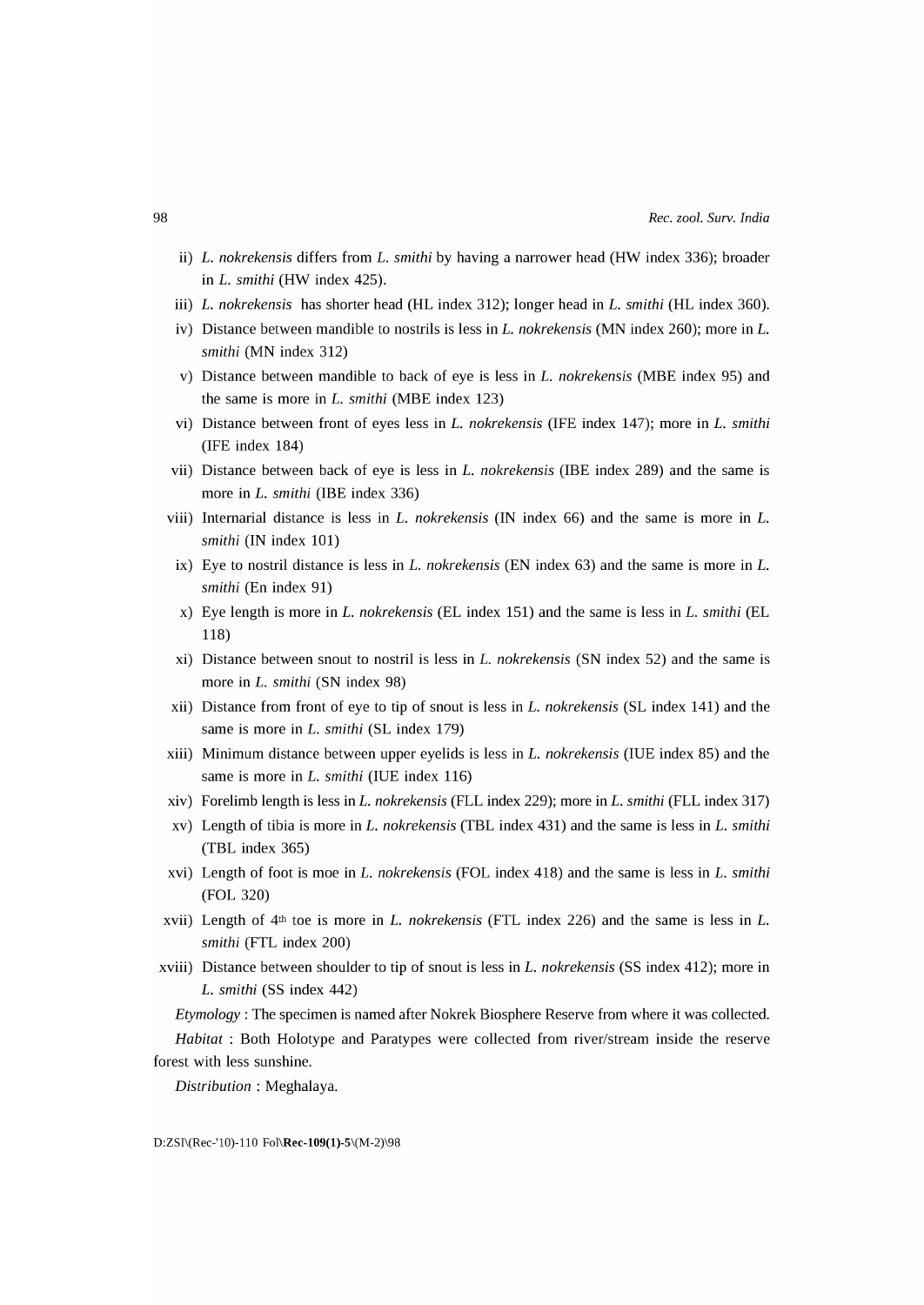#### ACKNOWLEDGEMENTS

The authors are grateful to Dr. Ramakrishna, Director, Zoological Survey of India, Kolkata and to Shri C. Radhakrishnan, Additional Director, Zoological Survey of India, Kozhikode, for facilities and guidance. Thanks are due to Drs. Bryan L. Stuart, Curator of Herpetology, North Carolina Museum of Natural Sciences, USA and Rafe M. Brown, Curator in Charge, Herpetology, KU Biodiversity Institute and Assistant Professor, Department of Ecology and Evolutionary Biology, University of Kansas, USA for valuable information on *Leptobrachium.* We are also indebted to Forest Department, Govt. of Meghalaya for permission and to its Wild Life Division, Tura, Meghalaya for facilities to undertake the work.

## **REFERENCES**

- Das, I and S.K. Chanda. 2004. *Leptobrachium smithi* Matsui, Nabhitabhata and Panha, 1999 (Anura: Megophryidae), an addition to the Fauna of Myanmar (Burma). *Asiatic Herpetological Research.* Vol., **10** : 245-246.
- Frost, D. 2009. Amphibian species of the World: Online Reference. Version 5.3 (September, 2009). Electronic data base accessible at http://research.amnh.org/herpetology/amphibian/ American Museum of Natural History, New York, USA.
- Ohler, A., A. Teynie and P. David. 2004. A green eyed *Leptobrachium* (Anura: Megophryidae) from southern Laos. *The Raffles Bulletin* of *Zoology,* 52(2) : 695-700.
- Matsui, M.J., J. Nabhitabhata and S. Panha. 1999. On *Leptobrachium* from Thailand with a description of a new species (Anura: Pelobatidae). *Japanese* J. *Herpetol.,* 18(1) : 19-29
- Pillai R.S. and S.K. Chanda. 1979. Amphibian fauna of Khasi Hills, Meghalaya. *Rec. zool. Surv. India,* 75 : 383-395.
- Sengupta, S., N.K. Choudhury, and 1. Das. 2001. *Leptobrachium smithi* Matsui, Nabhitabhata and Panha, 1999 (Anura: Megophryidae), a new record for India, J. *Bombay nat. Hist. Soc.,* 98(2) : 289-291
- Stuart, Bryan L., Ko Sok, and Thy Neang. 2006. A collection of amphibians and reptiles from hilly Eastern Cambodia. *The Raffles Bulletin* of *Zoology,* 54(1) : 129-155.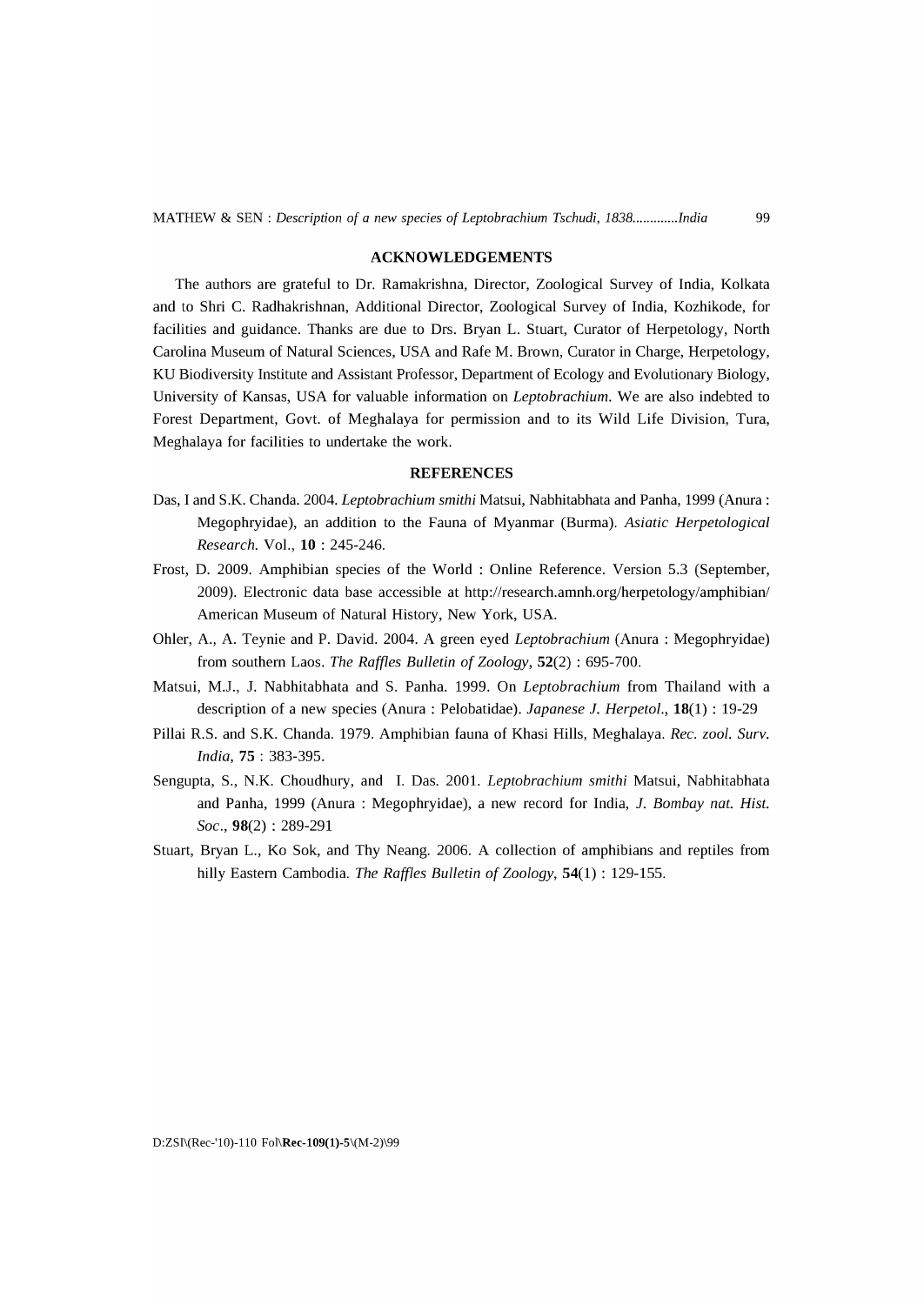**Figure 1.** *Leptobrachium nokrekensis* sp. nov. (Dorsal view)

**Figure 2.** *Leptobrachium nokrekensis* sp. nov. (Ventral view showing eggs under skin)

**Figure 3.** *Leptobrachium nokrekensis* sp. nov. (Dorsal view of holotype and ventral view of Paratype)

**Figure 4.** *Leptobrachium nokrekensis* sp. nov. (Dorsum showing colour pattern)

**Figure 5 & 6.** *Leptobrachium nokrekensis* sp. nov.

**Figure 7.** *Leptobrachium nokrekensis* sp. nov. (Showing lateral line of glandular tubercles)

**Figure 8A.** *Leptobrachium nokrekensis* sp. nov. (Shape of tongue)

**Figure OB.** Hindlimbs showing femoral glands & inner metatarsal tubercles in *L. nokrekensis* sp. nov.

**Figure 9.** *Leptobrachium nokrekensis* sp. nov. (Showing eye, pupil & tympanum)

**Figure 10.** *Leptobrachium nokrekensis* sp. nov. (Lateral view)

**Figure 11.** *Leptobrachium nokrekensis* sp. nov. (Showing tubercles near vent)

**Figure 12.** *Leptobrachium nokrekensis* sp. nov. (Showing glandular palmer tubercle)

**Figure 13.** *Leptobrachium smithi* A & B. Dorsal view, C & D. Ventral view

**Figure 14.** *Leptobrachium smithi* A & B. Lateral view, C. Shape of tongue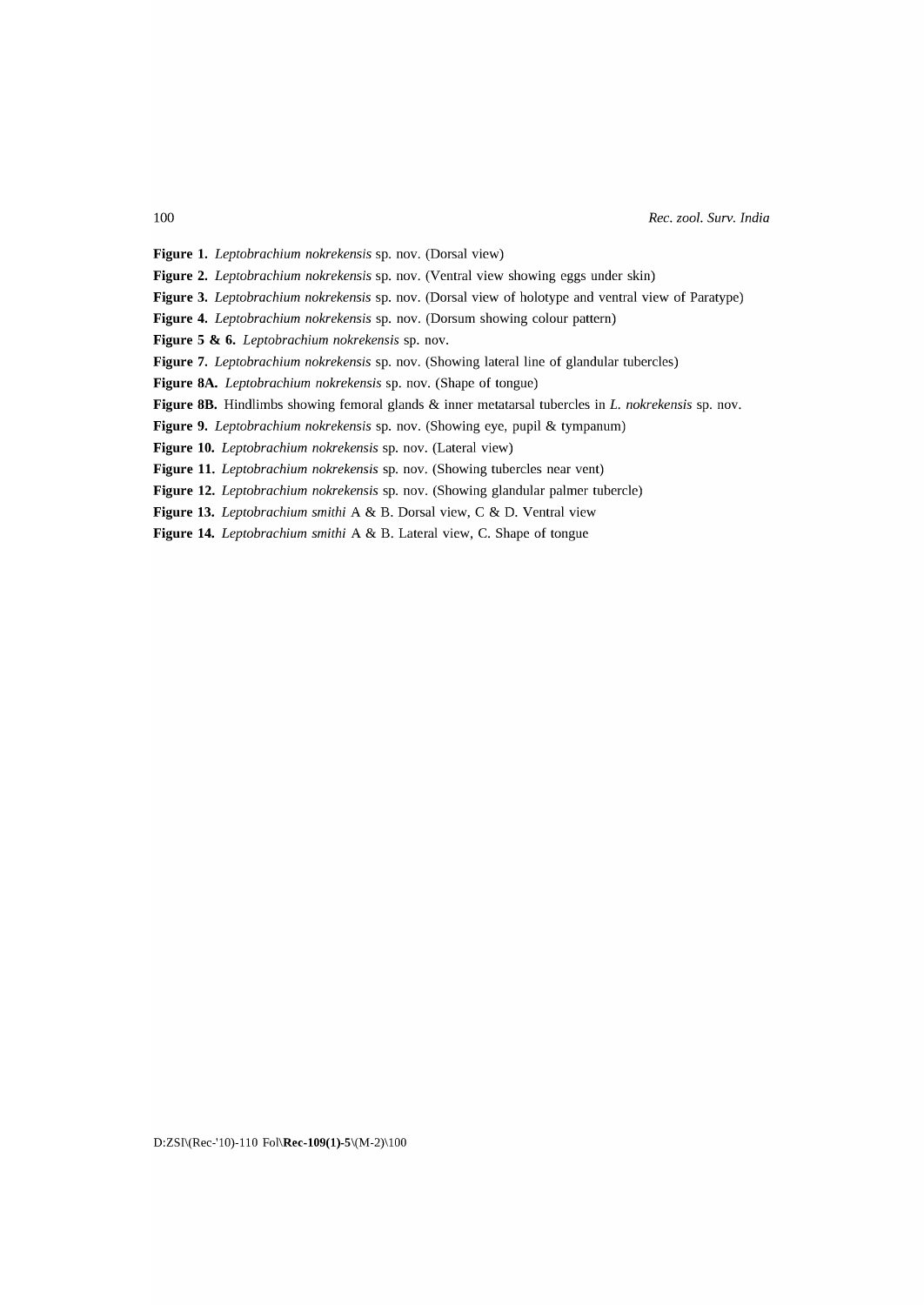

Figure 1. Leptobrachium nokrekensis sp. nov. (Dorsal view)



Figure 2. Leptobrachium nokrekensis sp. nov. (Ventral view showing eggs under skin)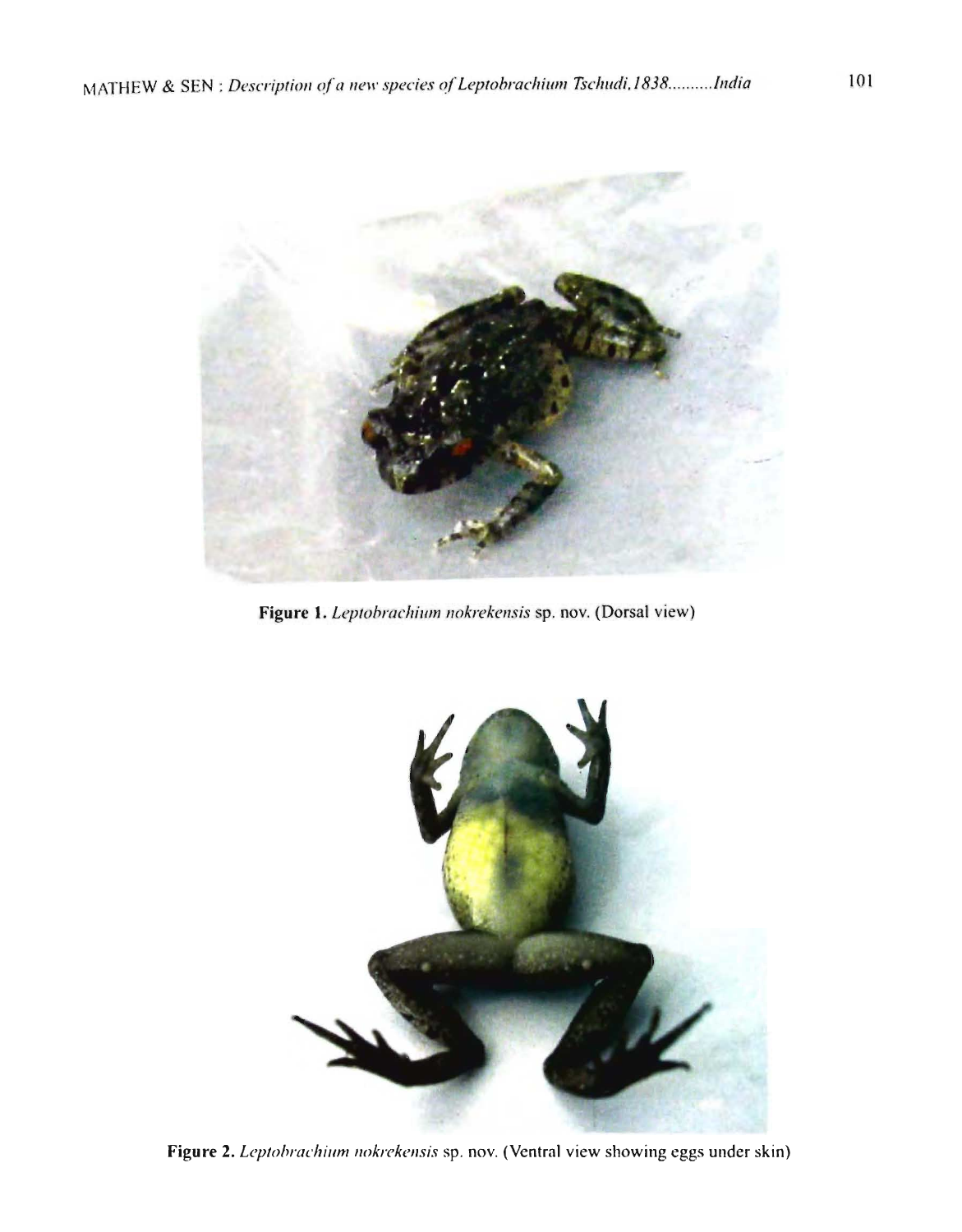

Figure 3. Leptobrachium nokrekensis sp. nov.<br>(Dorsal view of holotype and ventral view of Paratype)



Figure 4. Leptobrachium nokrekensis sp. nov. (Dorsum showing colour pattern)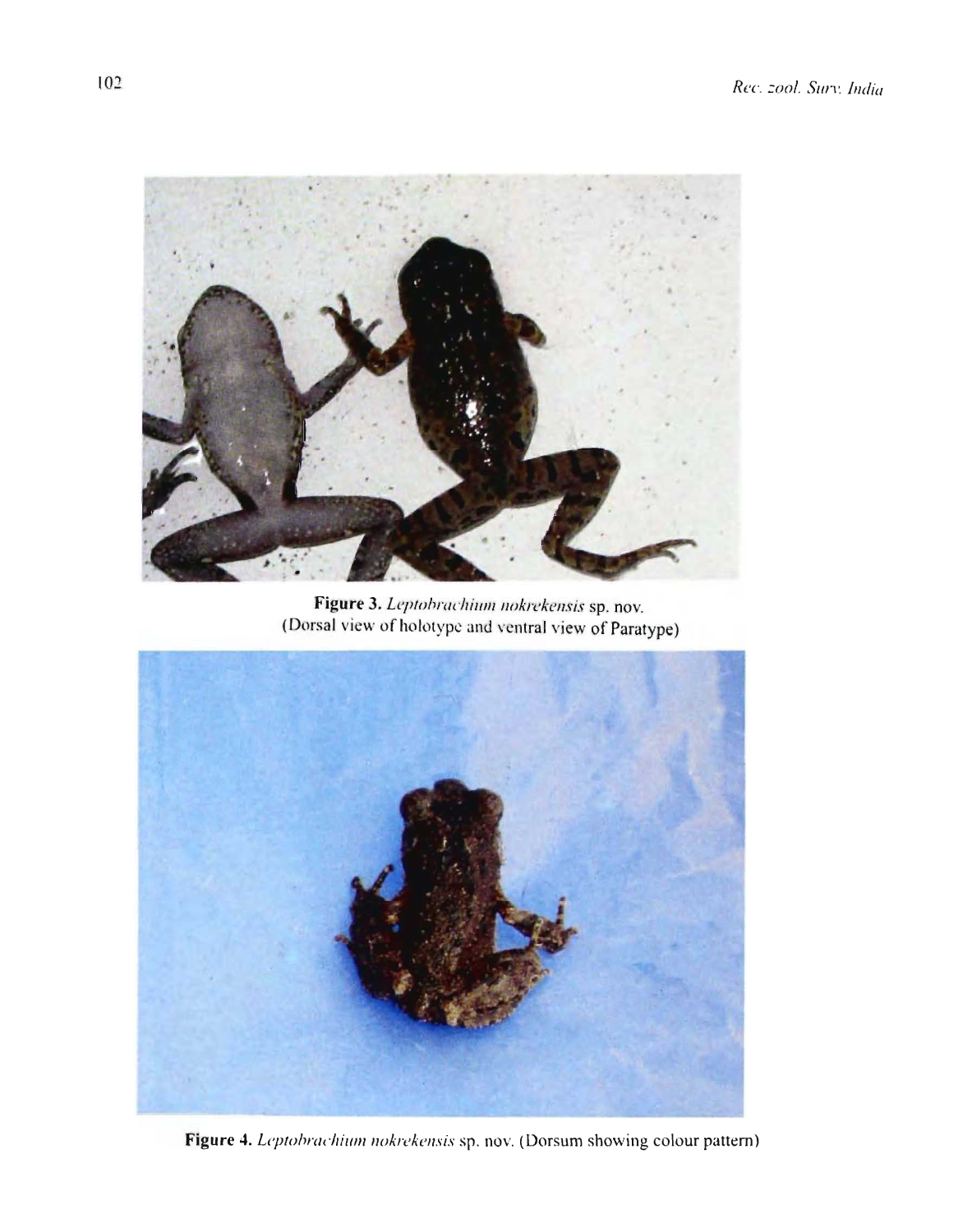

Figure 5 & 6. *Leptobrachium nokrekensis* sp. nov.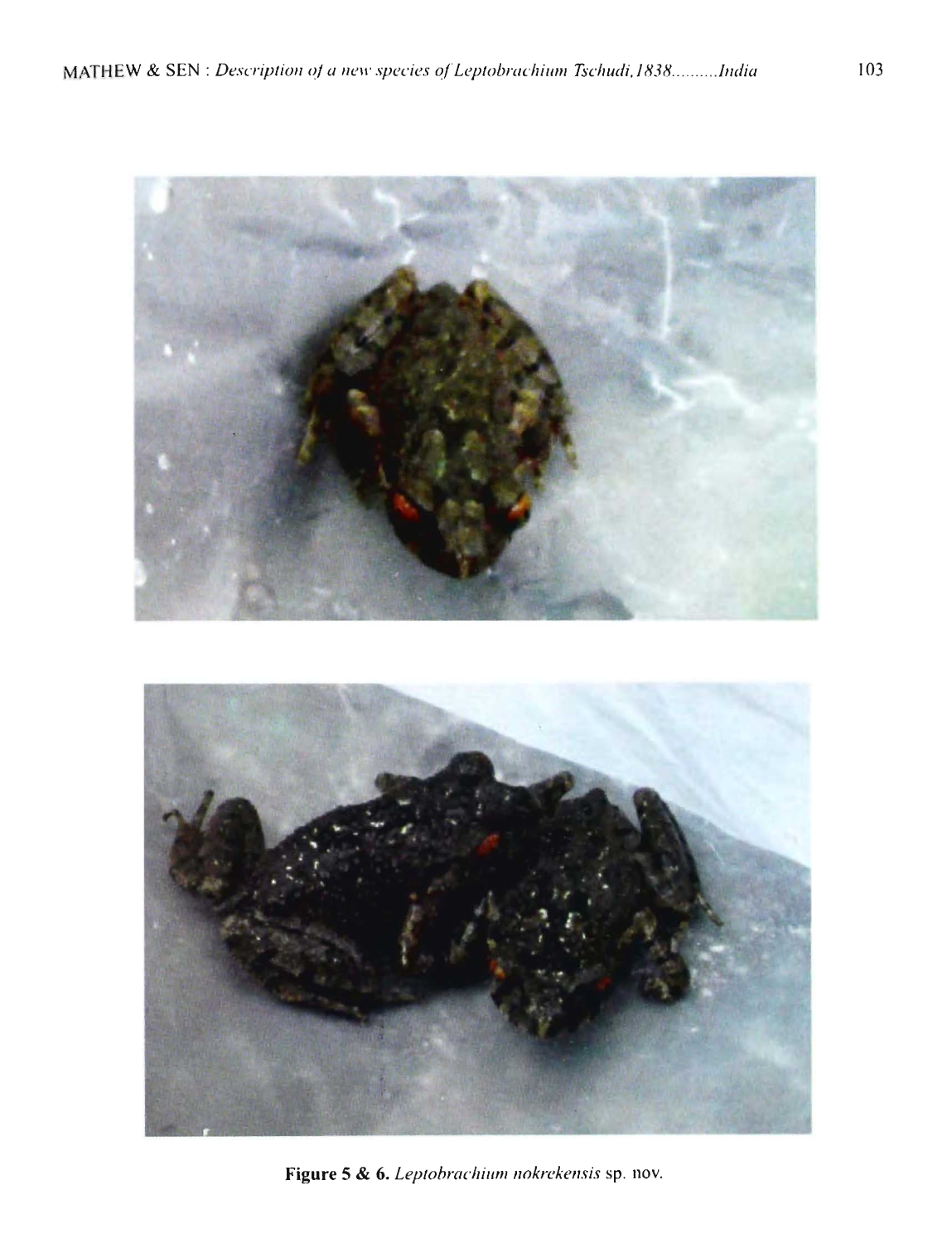

Figure 7. Leptohrachium nokrekensis sp. nov. (Showing lateral line of glandular tubercles)



Figure 8A. Leptobrachium nokrekensis sp. nov. (Shape of tongue)



Figure 8B. Hindlimbs showing femoral glands  $\&$  inner metatarsal tubercles in *L. nokrekensis* sp. Nov.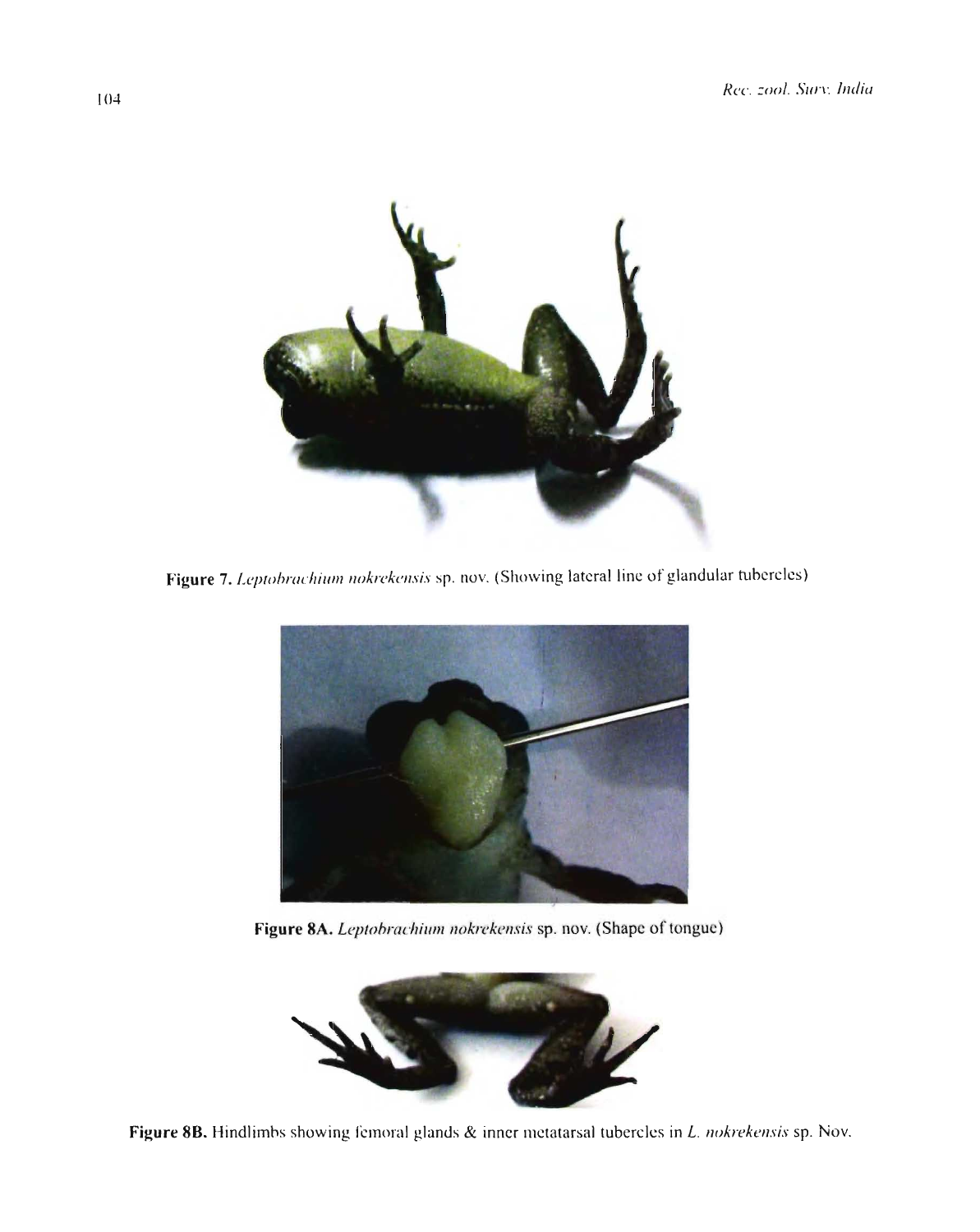

Figure 9. Leptobrachium nokrekensis sp. nov. (Showing eye, pupil & tympanum)



Figure 10. Leptobrachium nokrekensis sp. nov. (Lateral view)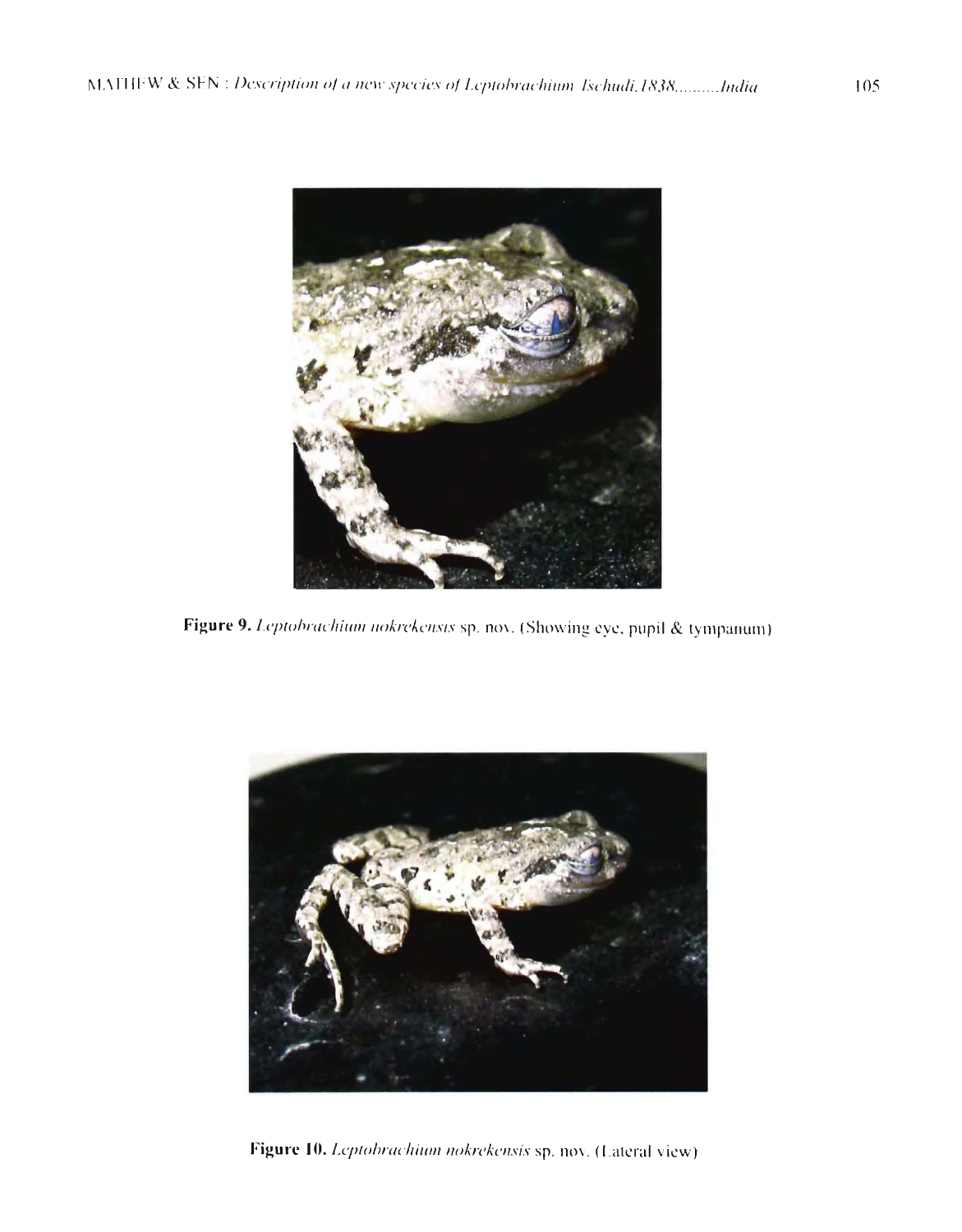

Figure 11. Leptobrachium nokrekensis sp. nov. (Showing tubercles near vent)



Figure 12. Leptobrachium nokrekensis sp. nov. (Showing glandular palmer tubercle)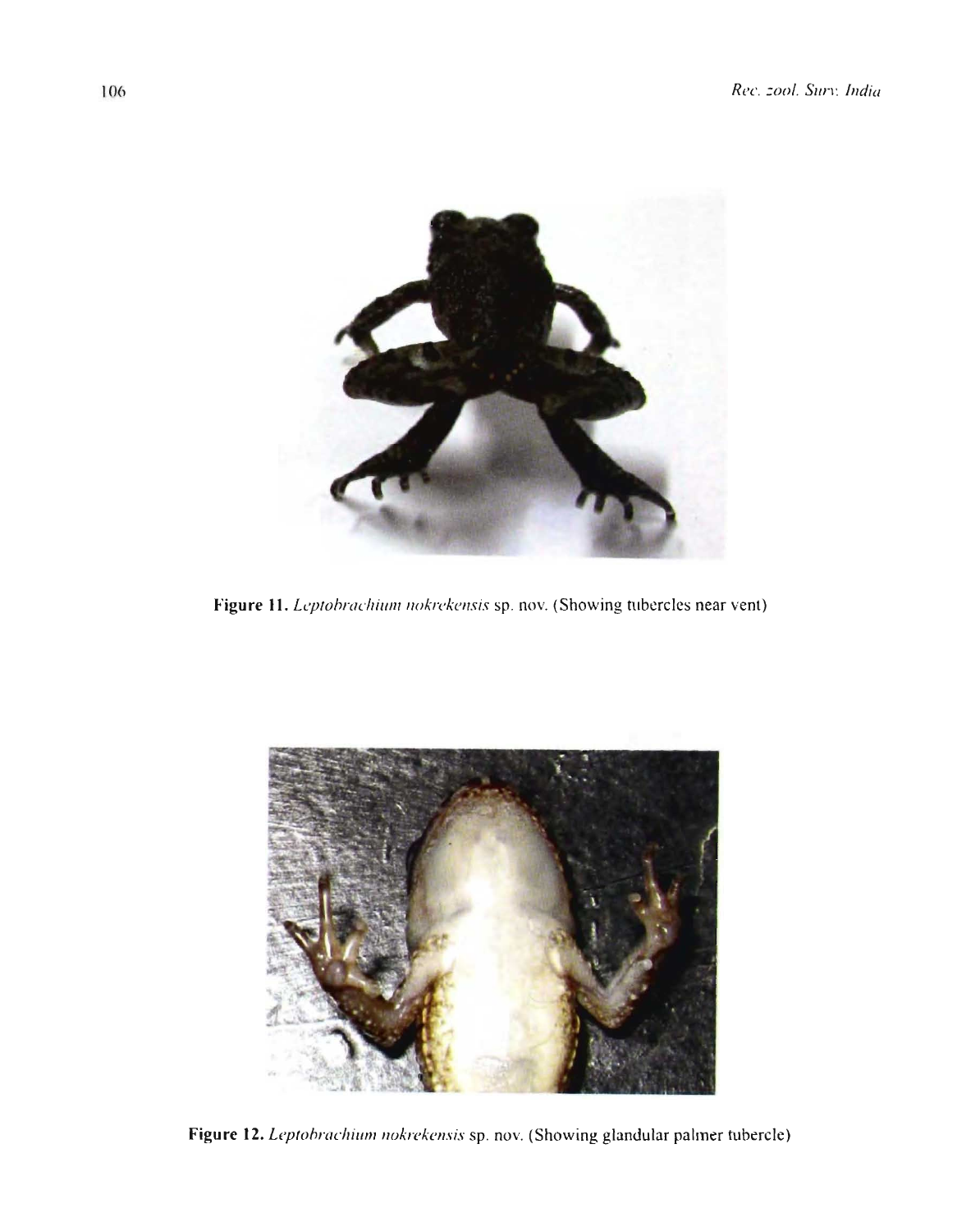

Figure 13. Leptobrachium smithi A & B. Dorsal view, C & D. Ventral view